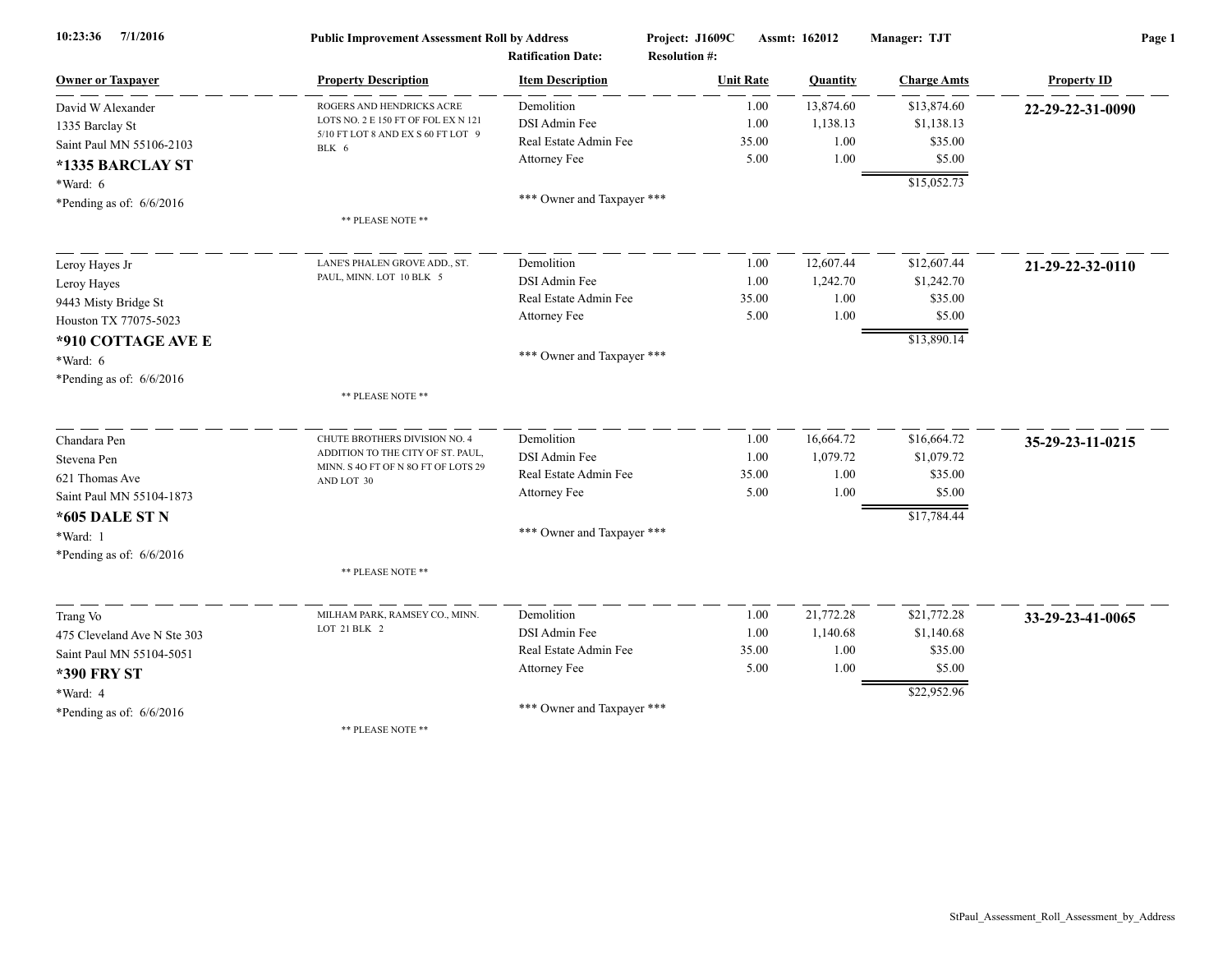| 7/1/2016<br>10:23:36          | <b>Public Improvement Assessment Roll by Address</b><br><b>Ratification Date:</b> |                            | Project: J1609C<br>Assmt: 162012<br><b>Resolution #:</b> |                  | Manager: TJT | Page 2             |                    |
|-------------------------------|-----------------------------------------------------------------------------------|----------------------------|----------------------------------------------------------|------------------|--------------|--------------------|--------------------|
| <b>Owner or Taxpayer</b>      | <b>Property Description</b>                                                       | <b>Item Description</b>    |                                                          | <b>Unit Rate</b> | Quantity     | <b>Charge Amts</b> | <b>Property ID</b> |
| State Of Mn Trust Exempt      | MILTON ADDITION BLOCK 5 TO THE                                                    | Demolition                 |                                                          | 1.00             | 11,425.00    | \$11,425.00        | 35-29-23-31-0052   |
| Po Box 64097                  | CITY OF ST. PAUL, RAMSEY CO.,                                                     | DSI Admin Fee              |                                                          | 1.00             | 1,092.70     | \$1,092.70         | ***EXEMPT***       |
| St Paul MN 55164-0097         | MINN. LOT 3 BLK 5                                                                 | Real Estate Admin Fee      |                                                          | 35.00            | 1.00         | \$35.00            |                    |
| *930 FULLER AVE               |                                                                                   | Attorney Fee               |                                                          | 5.00             | 1.00         | \$5.00             |                    |
| *Ward: 1                      |                                                                                   |                            |                                                          |                  |              | \$12,557.70        |                    |
| *Pending as of: $6/6/2016$    |                                                                                   | *** Owner and Taxpayer *** |                                                          |                  |              |                    |                    |
|                               | ** PLEASE NOTE **                                                                 |                            |                                                          |                  |              |                    |                    |
| National Home Investors Llc   | ARLINGTON HILLS ADDITION TO ST.                                                   | Demolition                 |                                                          | 1.00             | 14,357.29    | \$14,357.29        | 29-29-22-14-0136   |
| 707 Aldridge Rd Suite B       | PAUL 40/45 THRU 49 LOT 5 BLK 18                                                   | DSI Admin Fee              |                                                          | 1.00             | 1,229.72     | \$1,229.72         |                    |
| Vacaville CA 95688-9561       |                                                                                   | Real Estate Admin Fee      |                                                          | 35.00            | 1.00         | \$35.00            |                    |
| *720 JENKS AVE                |                                                                                   | Attorney Fee               |                                                          | 5.00             | 1.00         | \$5.00             |                    |
| *Ward: 6                      |                                                                                   |                            |                                                          |                  |              | \$15,627.01        |                    |
| *Pending as of: $6/6/2016$    |                                                                                   | *** Owner and Taxpayer *** |                                                          |                  |              |                    |                    |
|                               | ** PLEASE NOTE **                                                                 |                            |                                                          |                  |              |                    |                    |
| Frank I Smith                 | MAYHAM'S ADDITION TO ST. PAUL N                                                   | Demolition                 |                                                          | 1.00             | 12,835.00    | \$12,835.00        | 24-29-23-33-0043   |
| 7211 Foxbrick Ln #10208       | 13 FT OF LOT 11 AND ALL OF LOTS 9<br>AND LOT 10 BLK 1                             | DSI Admin Fee              |                                                          | 1.00             | 1,256.93     | \$1,256.93         |                    |
| Humble TX 77338-6228          |                                                                                   | Real Estate Admin Fee      |                                                          | 35.00            | 1.00         | \$35.00            |                    |
| *1295 KENT ST                 |                                                                                   | Attorney Fee               |                                                          | 5.00             | 1.00         | \$5.00             |                    |
| *Ward: 5                      |                                                                                   |                            |                                                          |                  |              | \$14,131.93        |                    |
| *Pending as of: $6/6/2016$    |                                                                                   | *** Owner and Taxpayer *** |                                                          |                  |              |                    |                    |
|                               | ** PLEASE NOTE **                                                                 |                            |                                                          |                  |              |                    |                    |
| Alka Inc                      | SUBJ TO RD; LOTS 1 THRU LOT 3 BLK                                                 | Demolition                 |                                                          | 1.00             | 31,350.00    | \$31,350.00        | 32-29-22-12-0125   |
| 729 Edgerton St               |                                                                                   | DSI Admin Fee              |                                                          | 1.00             | 1,124.72     | \$1,124.72         |                    |
| Saint Paul MN 55130-4116      |                                                                                   | Real Estate Admin Fee      |                                                          | 35.00            | 1.00         | \$35.00            |                    |
| *719 PAYNE AVE                |                                                                                   | Attorney Fee               |                                                          | 5.00             | 1.00         | \$5.00             |                    |
| *Ward: 6                      |                                                                                   |                            |                                                          |                  |              | \$32,514.72        |                    |
| *Pending as of: $6/6/2016$    |                                                                                   | *** Owner and Taxpayer *** |                                                          |                  |              |                    |                    |
|                               | ** PLEASE NOTE **                                                                 |                            |                                                          |                  |              |                    |                    |
| Deborah J Eagan               | AURORA ADDITION TO ST. PAUL,                                                      | Demolition                 |                                                          | 1.00             | 16,644.13    | \$16,644.13        | 26-29-22-33-0173   |
| 1235 Gun Club Rd Apt 228      | MINN. LOT 5 BLK 7                                                                 | DSI Admin Fee              |                                                          | 1.00             | 1,132.17     | \$1,132.17         |                    |
| White Bear Lake MN 55110-3385 |                                                                                   | Real Estate Admin Fee      |                                                          | 35.00            | 1.00         | \$35.00            |                    |
| *1820 REANEY AVE              |                                                                                   | Attorney Fee               |                                                          | 5.00             | 1.00         | \$5.00             |                    |
| *Ward: 7                      |                                                                                   |                            |                                                          |                  |              | \$17,816.30        |                    |
| *Pending as of: $6/6/2016$    |                                                                                   | *** Owner and Taxpayer *** |                                                          |                  |              |                    |                    |
|                               | $\mathbf{B}$ be the $\mathbf{B}$ of $\mathbf{B}$ and $\mathbf{B}$                 |                            |                                                          |                  |              |                    |                    |

 $*$  PLEASE NOTE